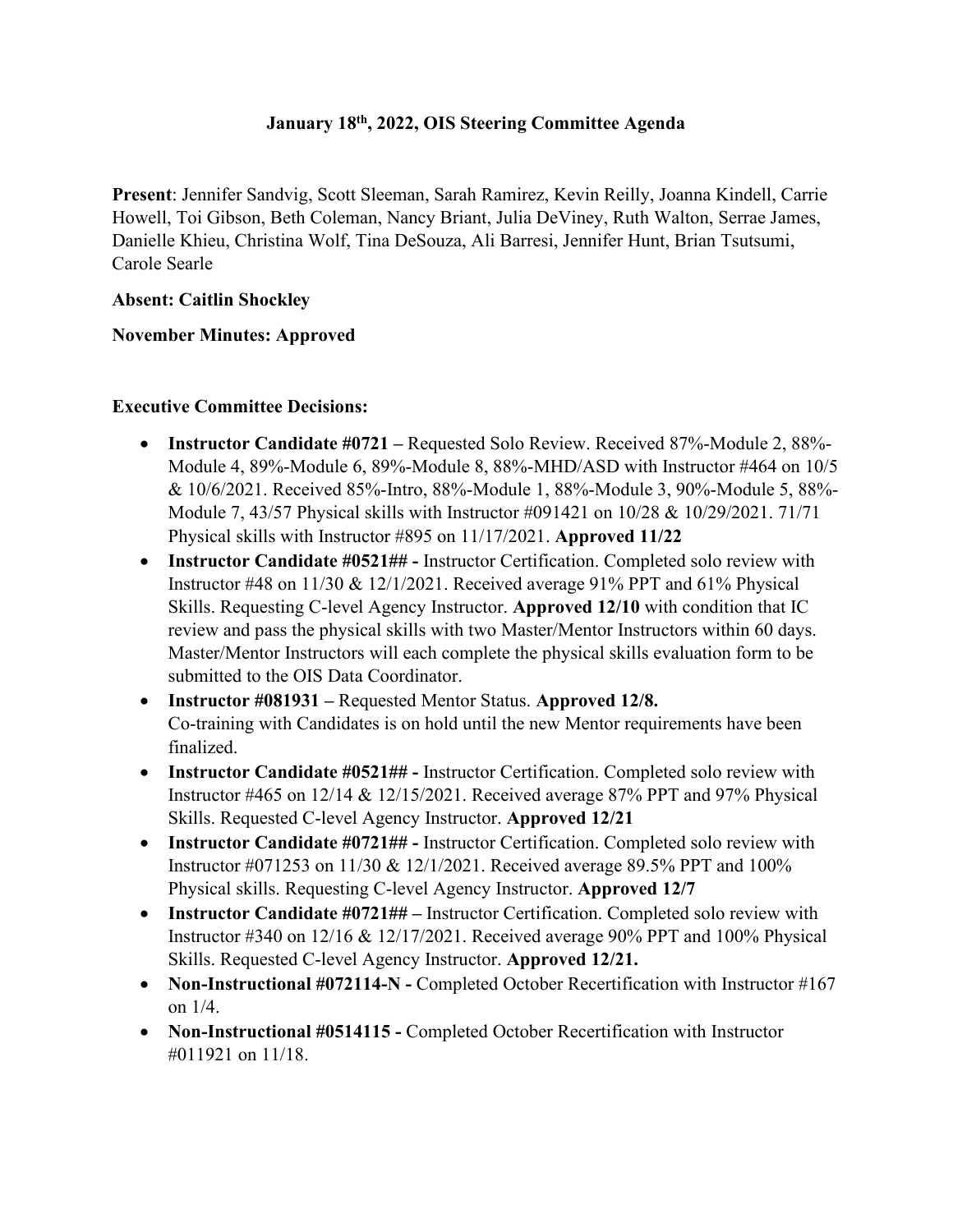- **Instructor Candidate #0921## -** Requested 90-day extension for Instructor Candidacy ending on 3/31/2022. Request was approved for 30-days. New end date is 4/30/2022. **Approved 12/20**
- **Instructor #032119** Completed C-level Physical skills review with Instructor #111398. **Approved for C-level certification on 11/24**
- **Instructor #091405** Completed solo review inter-rater reliability with Instructor #465 on 12/14 & 12/15/2021. **Approved as solo reviewer on 12/22**
- **Shangri-La** Instructor #091405 requested an exception for a two person 1-day Recertification workshop. **Approved 12/7**
- **Instructor Candidate #0921## -** Requested Solo Review. Received 88%-Module 2, 88%-Module 4, 92%-Module 6, 90%-Module 8, 91%-MHD/ASD, and 70/71 physical skills with Instructor #041232 on 11/17 & 11/18/2021. Received 90%-Intro, 90%-Module 1, 90%-Module 3, 90%-Module 5, 90%-Module 7, with Instructor #51105 on 12/2 & 12/3/2021. **Approved 12/14**
- **Instructor Candidate #0721##** Requested a 90-day extension for Instructor Candidacy ending on 1/31/2022. Request was approved for 60-days. New end date is 3/31/2021. **Approved 1/7**
- **Instructor Candidate #0721##** Requested a 60-day extension for Instructor Candidacy ending on 1/31/2022. New end date is 3/31/2022. **Approved 1/10**
- **Bethesda Lutheran** Instructor #051538 Requested extension for one staff person for the physical skills review past required timeline due to Covid exposure. **Approved 1/12**

## **New Business:**

- **Instructor #012108** Introductions were made for Instructor #012108 as a new Steering Committee member representing Kids Residential.
- **Non-Instructional #357-N –** Modification Renewal

Motion to approve modification for one year.

Motion – Kevin Reilly

Second – Scott Sleeman

Unanimous

## • **SB 710 PPIs for Children**

The Committee discussed the physical skills techniques that would be appropriate for children, and at what age, due to requirements of SB 710. The discussion will continue at the February meeting. Julia DeViney offered to get advice from an Occupational Therapist.

- **PCL Test Data**
	- o PCL gathered data in November and December on whether an arm limb control could be relabeled. The Committee discussed terms such as stabilization or deflection. Using the information that PCL provided, Scott Sleeman is in favor of creating an additional arm limb control. Jennifer Sandvig will work on creating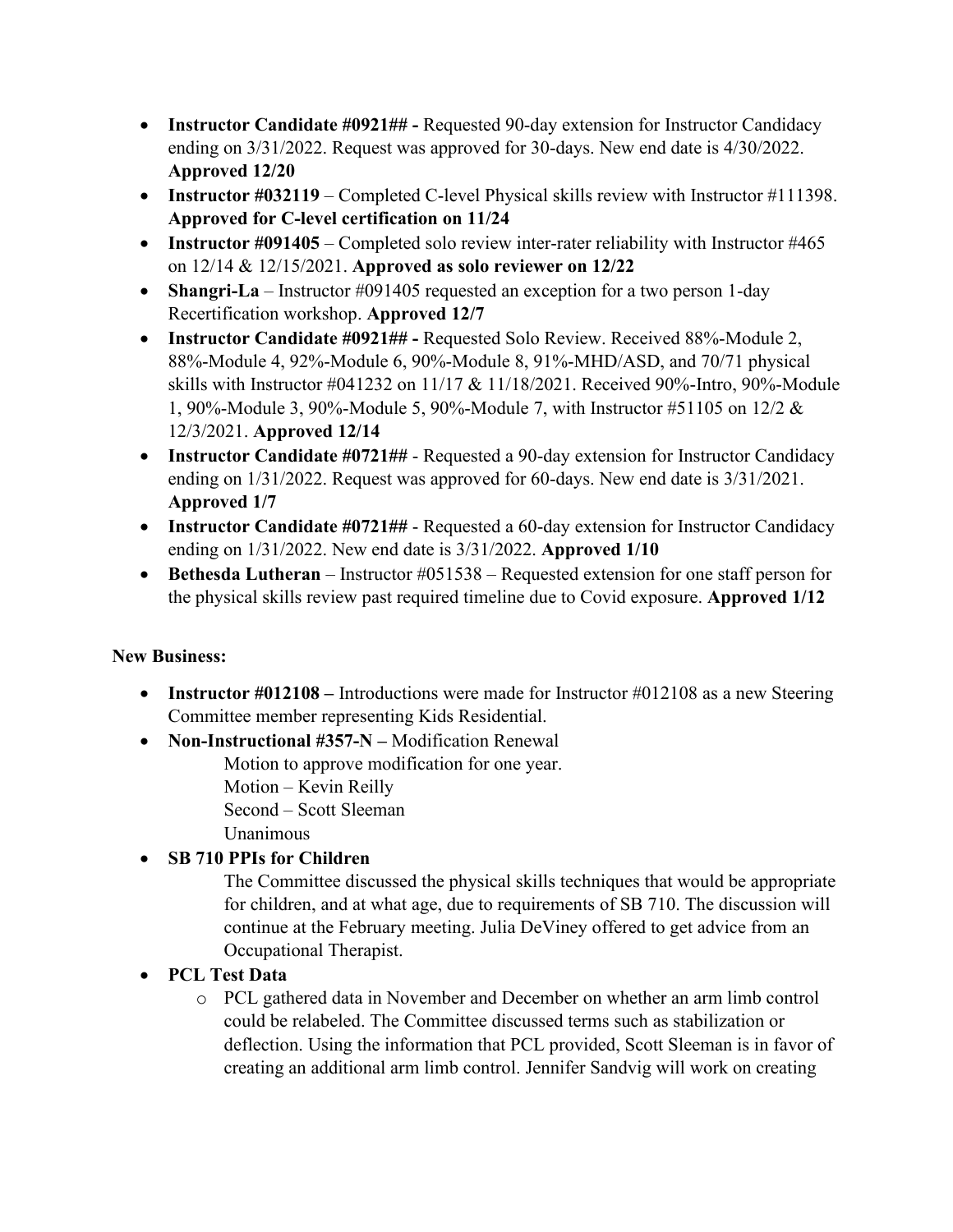technique description with a video demonstration of the technique and send it out to the SC. The conversation will continue at the February meeting.

• **Biennial Co-training –** Requirement for 2022

The Steering Committee voted to keep the out-of-agency co-training requirement for Instructors that are due by April  $30<sup>th</sup> 2022$ . Instructors have the option to formally request from the SC an extension on the requirement. Requests will be reviewed by the Executive Committee and extended to July 31<sup>st</sup>, 2022 if approved.

### • **April Recertification 2022** – OIS Updates

Due to the possibility of still being in a Covid spike, Scott is recommending that the OIS PPT updates will be held in April by Zoom with a couple of date options. A comprehensive test will be created. He also proposed that the physical skills review is moved to July. Master/Mentor Instructor workshop will be held in June. A revised certificate letter will be given to everyone that attends April Recertification and the regular certificate will be sent out after completion of the physical skills review in July.

Motion for April Recertification be held by Zoom for OIS updates and Physical Skills review be held in July. Instructors can formally request an extension for the out-of-agency co-training requirement.

Motion – Kevin Reilly

Second – Sarah Ramirez

Unanimous

• **Collaboration Between 24-hour Agencies** – In July 2021, SC approved collaboration between 24-hour agencies in order to hold workshops when needed. SC is revisiting July temporary ruling in January.

> The Committee agreed to approve collaboration between 24-hour agencies until further notice.

• **Instructor #072021** – Instructor resignation as of 12/13/2021

The OIS-SC acknowledges the resignation.

- **Instructor #429** Instructor resignation as of  $12/3/2021$ The OIS-SC acknowledges the resignation.
- **Instructor Candidate #0921##** Candidate is no longer with Agency as of 12/31/2021
- **Instructor #117** Instructor resignation as of  $1/11/2022$ 
	- The OIS-SC acknowledges the resignation.
- **February 2022 SC Meeting** Scheduling for February 15<sup>th</sup>
- **Master/Mentor Workshops 2022 Due** to Covid spikes, the previously scheduled workshops were cancelled and new dates are being established for June 2022.
- **SB710 – Required training hours for Instructors**

Instructors that teach workshops for staff working with children are now required to have 12 training hours every two years per SB710. OIS Instructors will receive 8 of the 12 hours for attending April Recertification. OIS will create additional opportunities to receive additional training hours.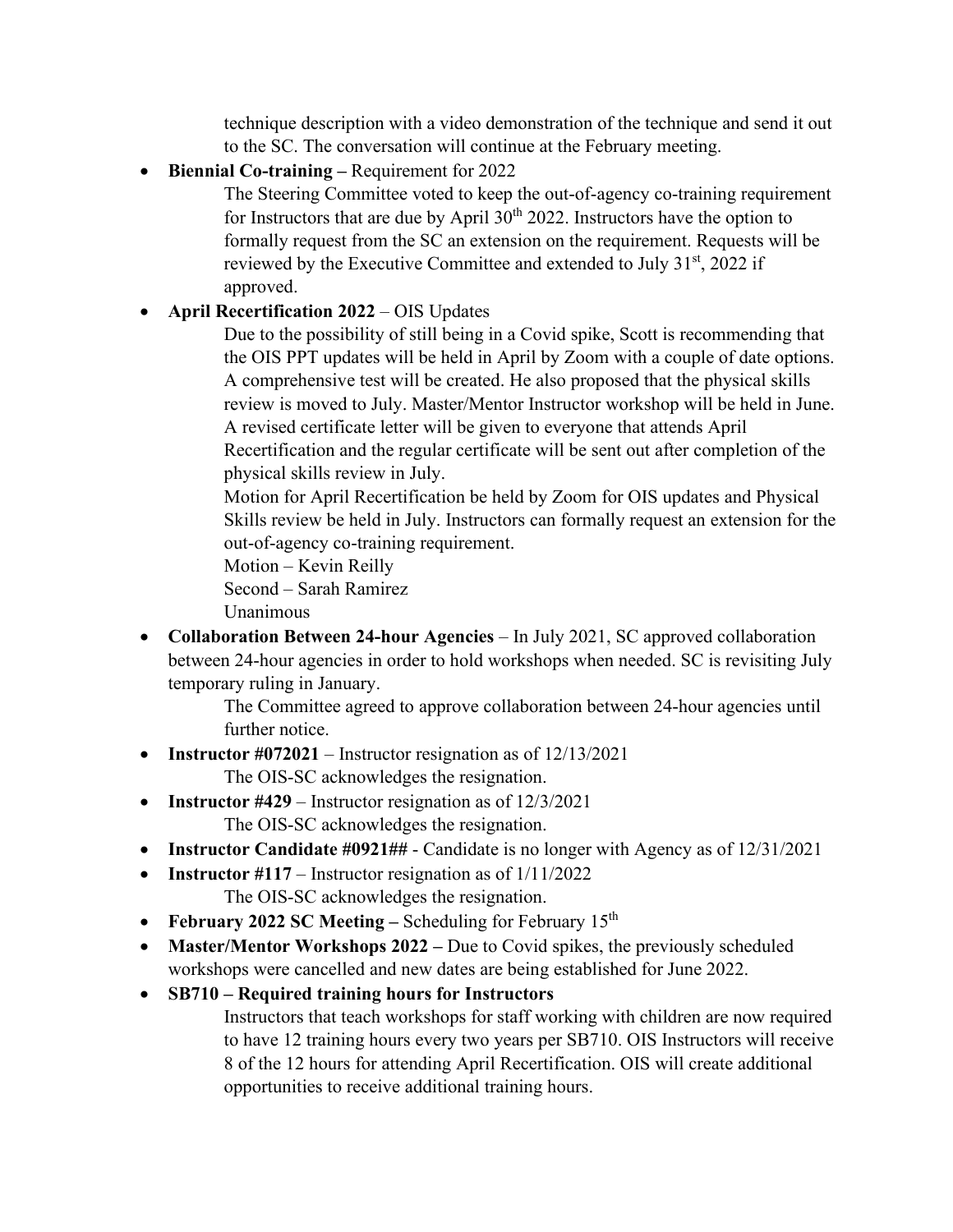# • **Instructor Candidate Applications**

Scott Sleeman requested that standards are set by the SC for Instructor Candidate application approvals. The Committee will discuss standards at the February meeting.

| <b>Future Modification Renewals:</b> |  |
|--------------------------------------|--|
|--------------------------------------|--|

|                                   |                   |                | Renewal   |
|-----------------------------------|-------------------|----------------|-----------|
| Agency                            | <b>Instructor</b> | <b>Initial</b> | Date      |
| Southern Oregon Aspire            | SC #357-N         | К              | 1/19/2022 |
|                                   | IC                |                |           |
| <b>RISE</b>                       | #071805           | <b>BN</b>      | 03/2022   |
|                                   | <b>RR</b>         |                |           |
| ASI                               | #081908           | GO             | 7/2022    |
|                                   | JD                |                |           |
| <b>RISE</b>                       | #012108           | JT             | 7/2022    |
|                                   | <b>SR</b>         |                |           |
| Independent                       | #011522           | <b>MM</b>      | 9/2022    |
|                                   | <b>LR</b>         |                |           |
| <b>Premier Community Services</b> | #051558           | AF             | 9/2022    |
| ASI                               | BT#340            | <b>BC</b>      | 10/2022   |

### **October 2021 PPIs Taught**

|           |     |           |             |      | <b>1P1</b>      |            |        |                 |     |
|-----------|-----|-----------|-------------|------|-----------------|------------|--------|-----------------|-----|
|           |     |           |             |      | OR <sub>2</sub> |            |        |                 |     |
| <b>RM</b> | LC  | <b>BS</b> | <b>1P1A</b> | 1P2A | АE              | <b>LBM</b> | 2P LBM | 1P1AIPS   1P2PS |     |
| 741       | 738 | 741       | 292         | 299  | 290             | 45         | 45     | 197             | 200 |

| 2PS           | 2PE |     | 2PSC   3PSCL   2PW |     | 2PSW | 3PSE | 2PLC | <b>BAP</b> | WC |
|---------------|-----|-----|--------------------|-----|------|------|------|------------|----|
| $ 289\rangle$ | 293 | 791 | 228                | 266 | 265  | 205  | 38   | 166        |    |

| <b>BH</b> |  | G     |    | Recertified | <b>Newly</b><br><b>Certified</b> |
|-----------|--|-------|----|-------------|----------------------------------|
| 195       |  | л - 1 | 49 | 346         | 1 Q                              |

### **November 2021 PPIs Taught**

|           |    |           |             | 1P1  |     |        |                       |  |
|-----------|----|-----------|-------------|------|-----|--------|-----------------------|--|
|           |    |           |             | OR 2 |     |        |                       |  |
| <b>RM</b> | LC | <b>BS</b> | 1P1A   1P2A | AE   | LBM | 2P LBM | $ $ 1P1AIPS $ $ 1P2PS |  |